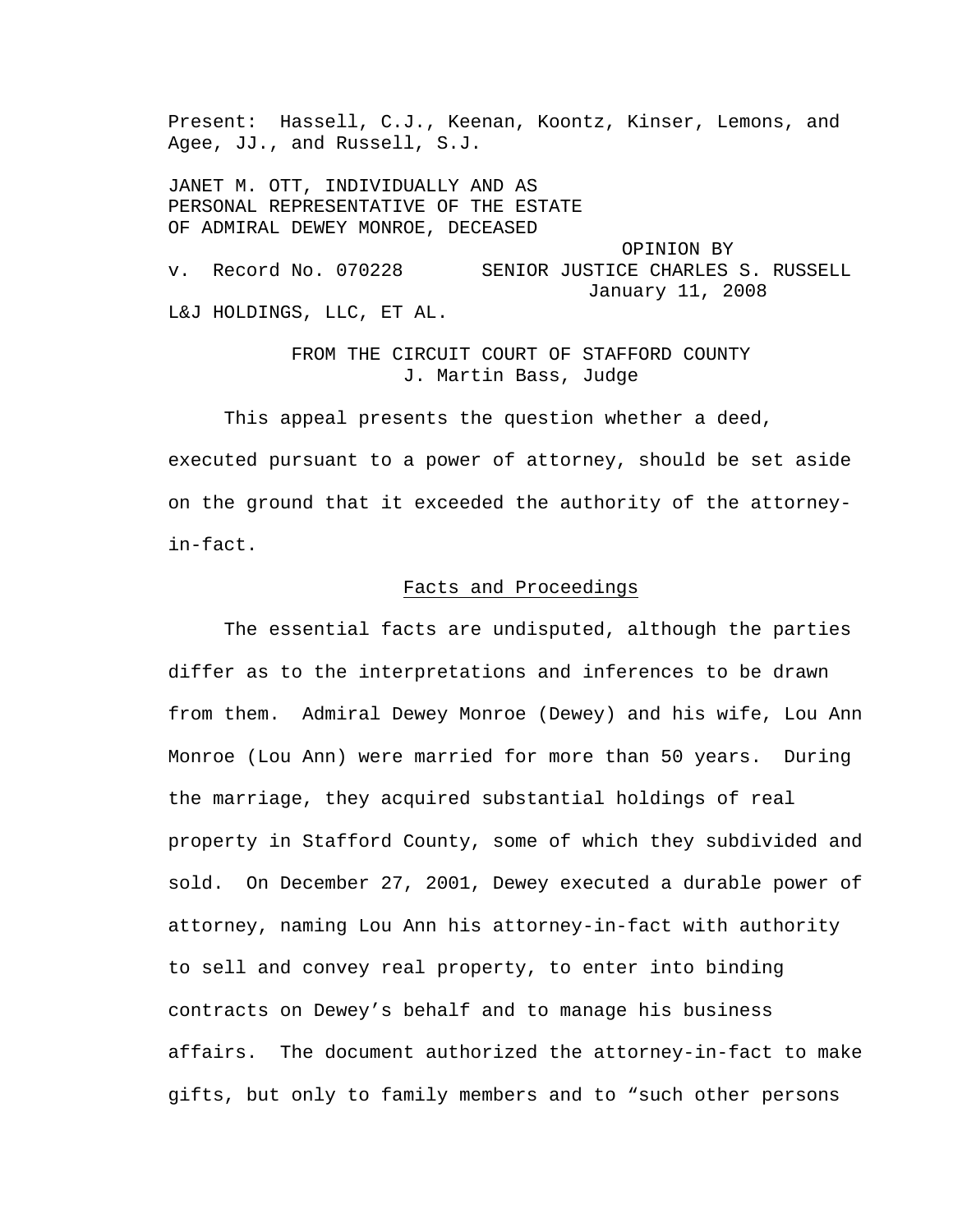or charitable organizations with whom I have an established pattern of giving. My Agent may not make gifts of my property to the Agent." The power of attorney provided that it would not be affected by Dewey's disability or lack of mental competence and would remain effective until his death unless revoked by written notice.

 On January 23, 2002, Dewey suffered a debilitating stroke that left him unable to communicate or to manage his business affairs. He retired to a nursing home and remained there until his death on August 5, 2004.

 Dewey and Lou Ann had, for many years, been in the business of developing real property, by subdividing and selling residential building lots. After Dewey's stroke, they retained three contiguous undeveloped parcels of land, containing 50.84 acres, 49.22 acres and 129.38 acres, respectively. Record title to the 49.22-acre parcel, which lay between and separated the other two parcels, was in the names of Dewey and Lou Ann as tenants by the entirety. Title to the other two parcels was in Dewey's name alone.

 Lou Ann believed that it would be advantageous to unite the three parcels, vacating the boundary lines between them, to facilitate their sale to a developer as a single tract. Her opinion was that such a sale would incur capital gains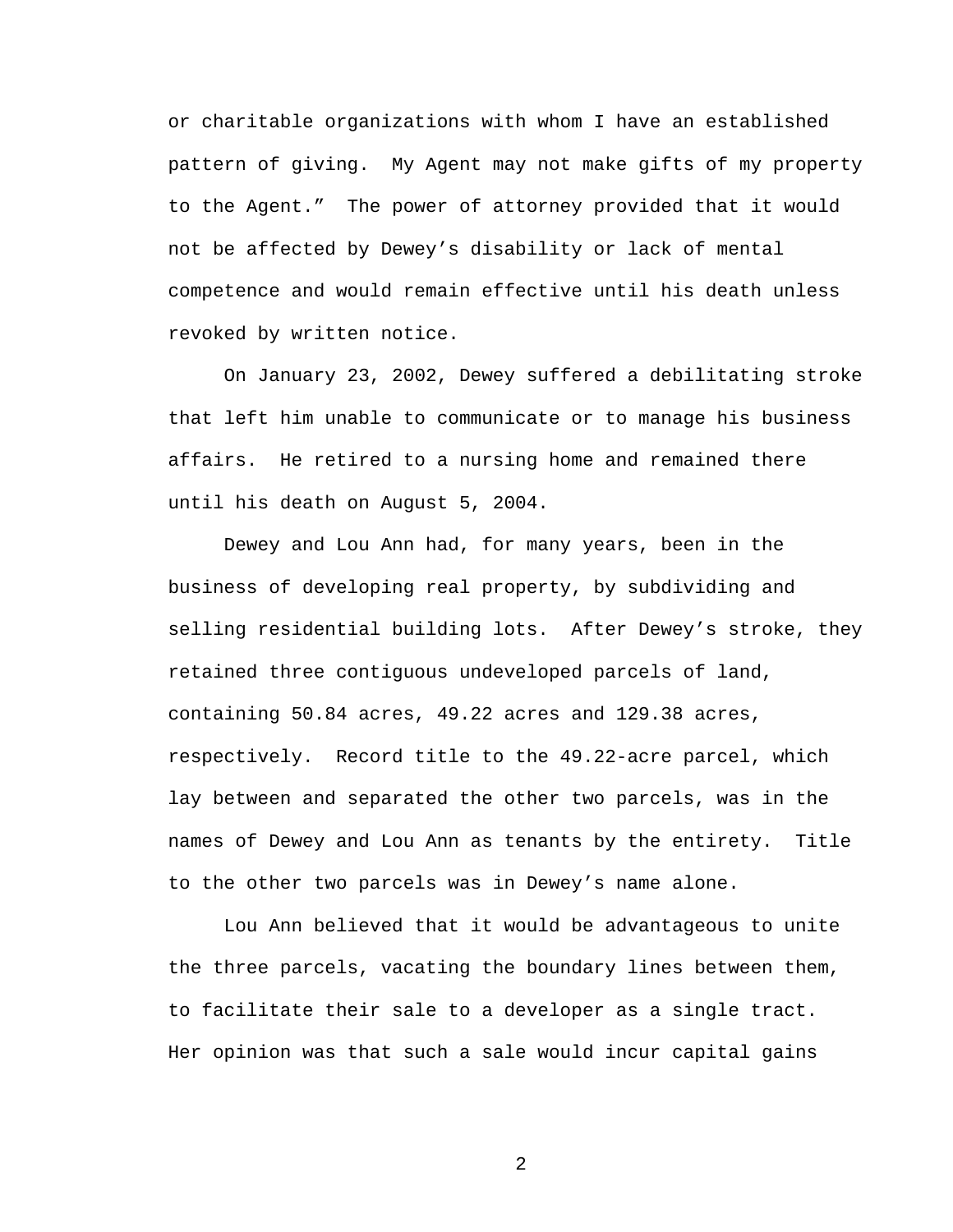taxes at a 15% rate rather than income taxes at a 40% rate, which might arise from developing and selling individual lots.

 Lou Ann consulted Glenn H. Goodpasture, a Fredericksburg attorney, who formed an entity called L&J Holdings, LLC (L&J) to accomplish her purpose. Lou Ann had also consulted R. Leigh Frackleton, Jr., Goodpasture's law partner, with respect to estate planning. Frackleton examined the real estate tax assessments on the three parcels and determined that the value of Dewey's interest was 80% of the whole. Upon Frackleton's recommendation, Goodpasture prepared an operating agreement constituting Dewey and Lou Ann as the sole members of L&J and establishing Dewey's membership interest at 80% and Lou Ann's membership interest at 20%. Lou Ann signed the operating agreement, on her own behalf and as attorney-in-fact for Dewey, on April 3, 2003.

 By a deed dated June 18, 2003, which is the subject of this suit, Lou Ann conveyed the three parcels to L&J. The first paragraph of the deed reads:

THIS CORRECTED DEED OF GIFT (exempt from recordation taxes pursuant to Virginia Code Section 58.1- 811.A.10) [sic] made and entered into . . . by and between ADMIRAL DEWEY MONROE, JR. by his Attorneyin-Fact, LOU ANN MONROE, and LOU ANN MONROE, husband and wife, Grantors; and L&J HOLDINGS, L.L.C., a Virginia limited liability company, Grantee.

The deed recites that it was made to correct an erroneous description of the land contained in an earlier deed. It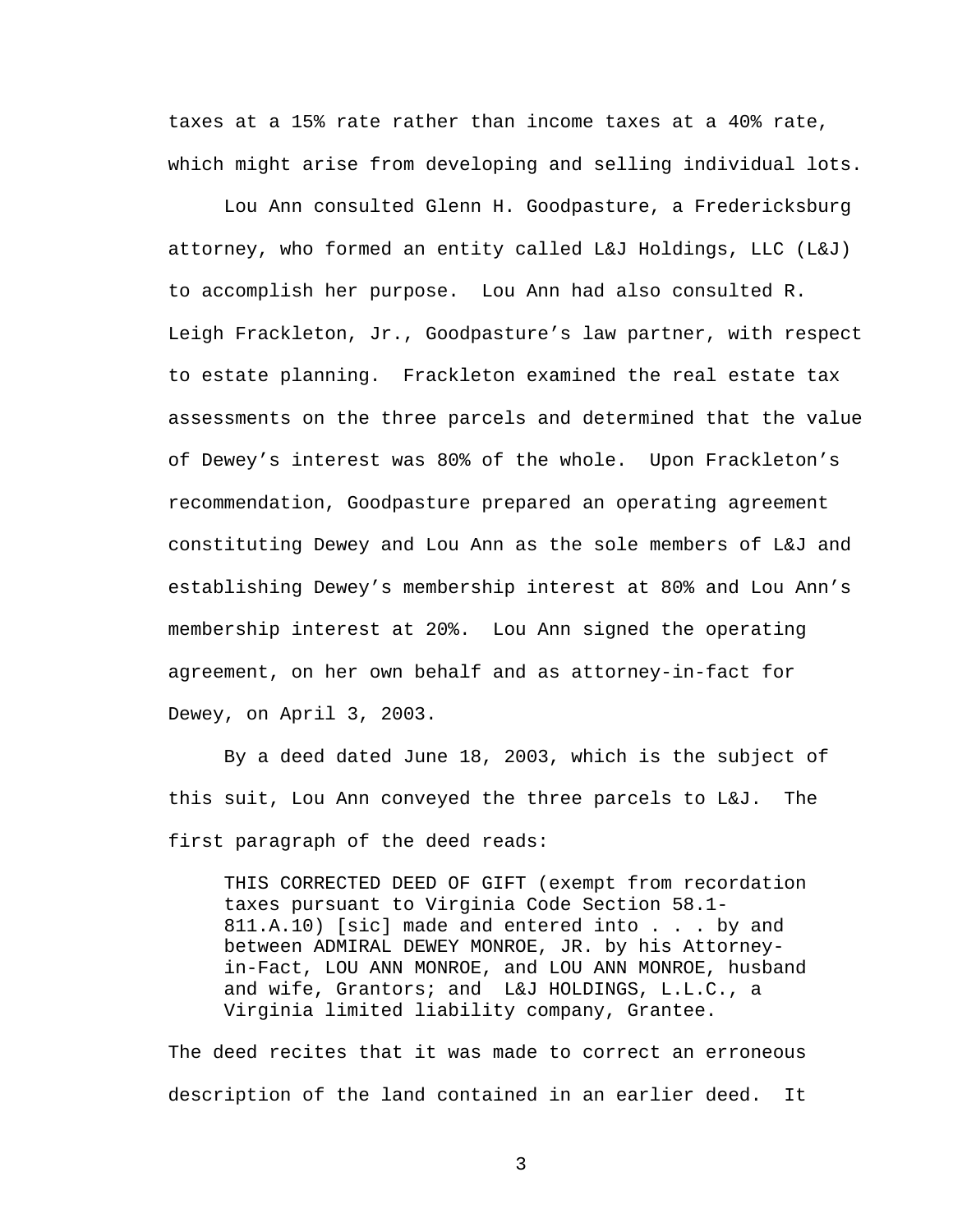recites that it is made: "[F]or and in consideration of the sum of Ten Dollars (\$10.00) and other valuable consideration." The deed conveys the three parcels with General Warranty and English covenants.

 After Dewey's death in 2004, his last will was admitted to probate. It devised all his property to Janet M. Ott (Janet), one of Dewey's and Lou Ann's four children. Janet qualified as Dewey's personal representative and brought this suit for a declaratory judgment against Lou Ann, L&J, and two unrelated entities that had contracted to purchase the land from L&J. Janet asked for a decree declaring Lou Ann's deed to L&J to be void ab initio. She contended that the deed was a gift, that it failed to comply with the requirements of Code § 11-9.5(C),<sup>\*</sup> and that it was beyond the powers granted to Lou Ann by Dewey's power of attorney.

 All parties, by agreement, submitted the case to the circuit court upon the pleadings, exhibits, depositions and argument. The court, by letter opinion, ruled that the deed, despite its misleading caption, was not in fact a deed of gift, and, because of ambiguity apparent on the face of the

i

<sup>∗</sup> Code § 11-9.5(C) provides that an attorney-in-fact under a durable power of attorney may petition the circuit court for authority to make gifts of the principal's property in limited circumstances.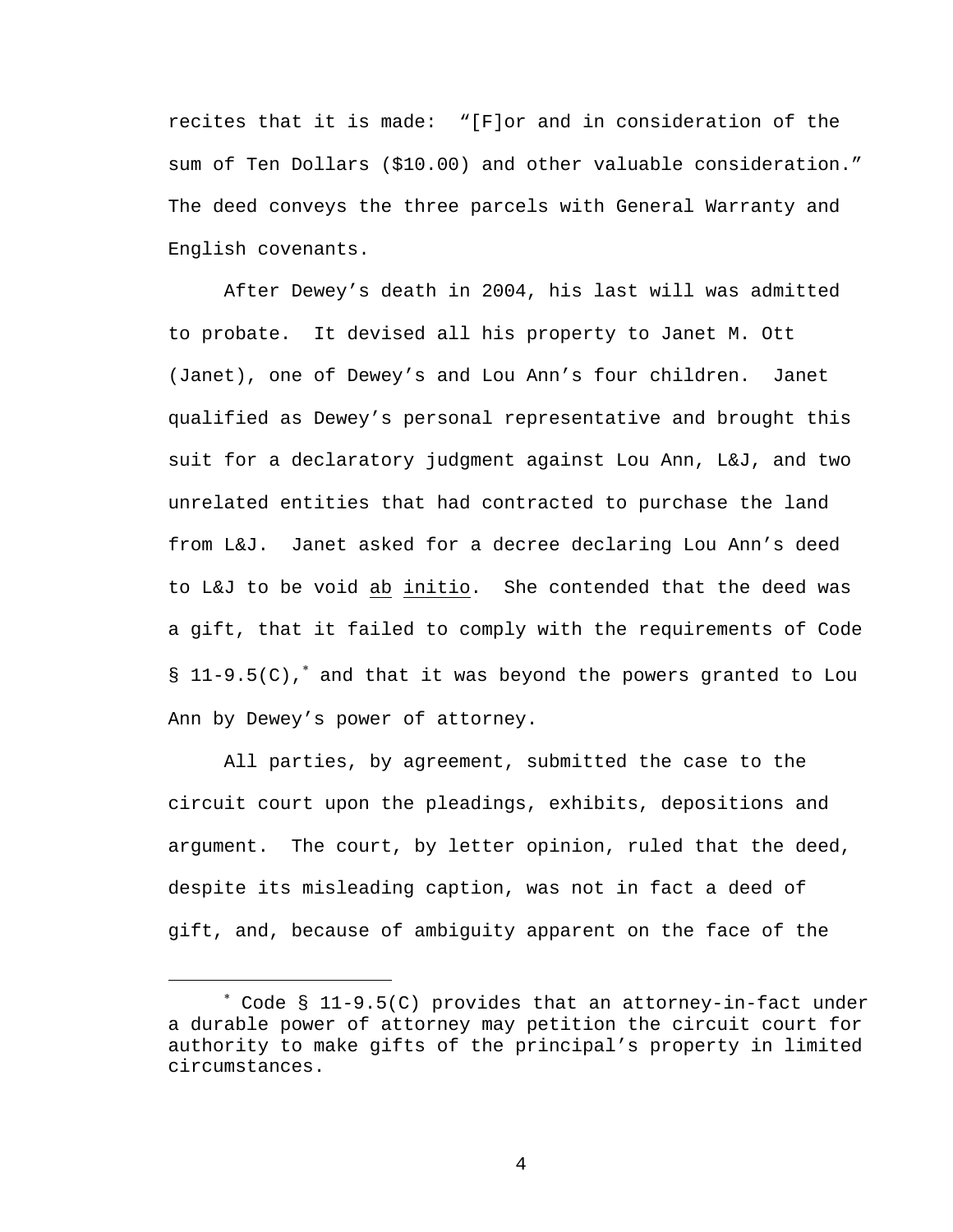deed, parol evidence was properly received to determine the grantor's intent. The circuit court found from that evidence that there was a valid business purpose for the deed, and that the conveyance was supported by valuable consideration. The circuit court entered a decree denying the relief prayed for and dismissing Janet's suit. We awarded Janet an appeal.

### Analysis

### 1. Standard of Review

 If the sole issues upon appeal were the legal effect of written documents, we would apply a de novo standard of review to the entire case. Jones v. Brandt, 274 Va. 131, 135, 645 S.E.2d 312, 314 (2007). In the present case, however, the parties stipulate that Dewey's durable power of attorney is "a valid and enforceable document in accordance with its terms and subject to all applicable laws." Here, the issues on appeal are whether the circuit court erred in admitting parol evidence to explain Lou Ann's purpose in executing the deed, and, if so, whether the evidence supported the court's finding of fact as to the parties' intent. The first of those issues involves a pure question of law, to which we apply a de novo standard of review. See, e.g., Pyramid Dev., L.L.C. v. D&J Assocs., 262 Va. 750, 753-54, 553 S.E.2d 725, 727 (2001). The second issue is one which requires us to affirm the trial court's finding unless it is apparent from the evidence that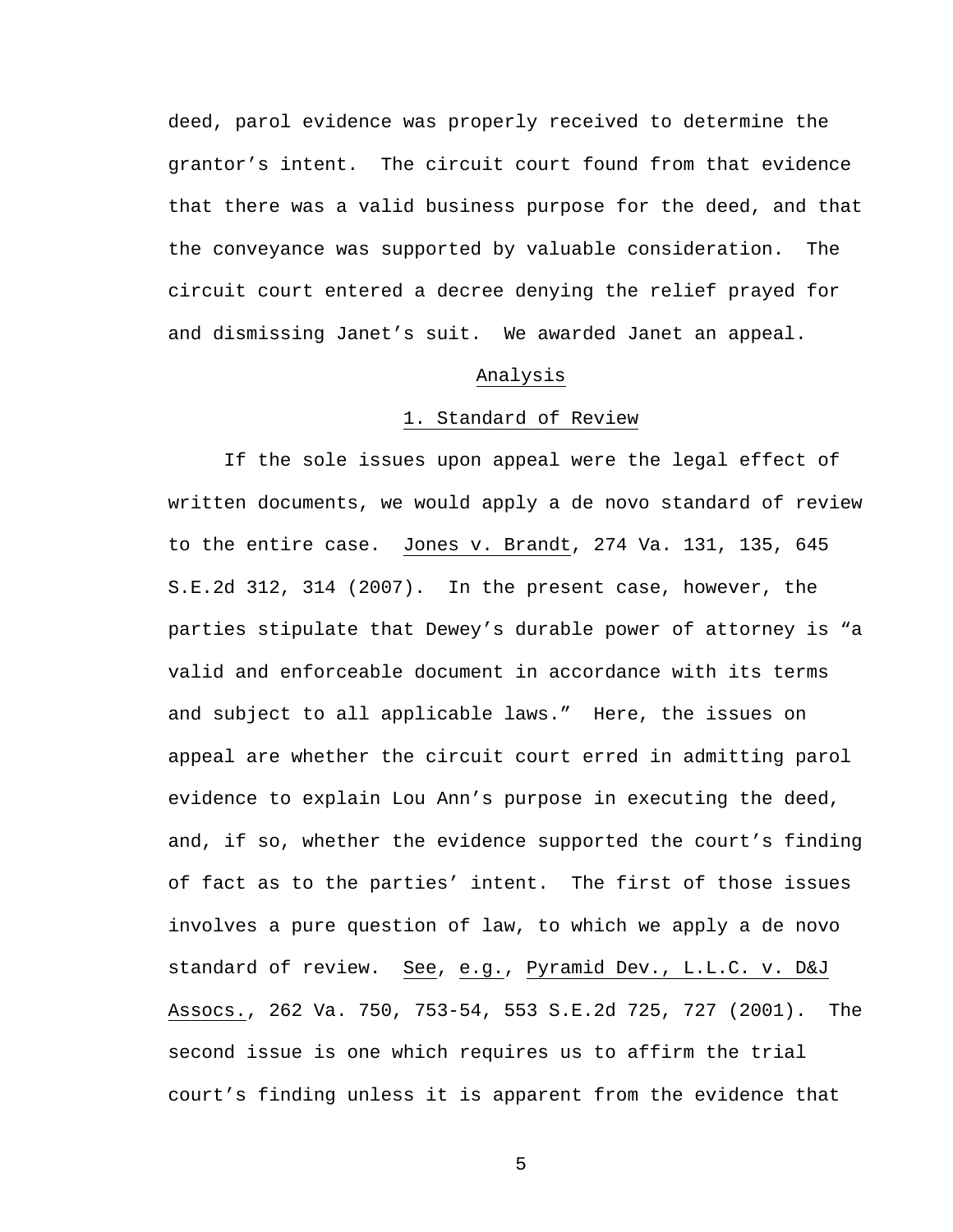it is plainly wrong or without evidence to support it. Code § 8.01-680; Video Zone, Inc. v. KF&F Props., 267 Va. 621, 627, 594 S.E.2d 921, 925 (2004); Pyramid Dev., 262 Va. at 753, 553 S.E.2d at 727.

## 2. Parol Evidence

 The venerable parol evidence rule requires a court to construe a document according to its plain terms if it is clear and unambiguous on its face. In such a case, the court will not look for meaning beyond the instrument itself. When a document is ambiguous, however, the court will look to parol evidence in order to determine the intent of the parties. Eure v. Norfolk Shipbuilding & Drydock Corp., 263 Va. 624, 632, 561 S.E.2d 663, 667-68 (2002). Janet argues that the deed in question, because it begins with the words "THIS CORRECTED DEED OF GIFT," is plainly and unambiguously a donation of the principal's property. As such, she contends, the conveyance was beyond the authority of the attorney-infact for two reasons: (1) No court approval of the gift was sought pursuant to Code  $\S$  11-9.5(C), and (2) the gift was expressly barred by the terms of the power of attorney or was self-dealing prohibited by law.

The language of an instrument is ambiguous

if it may be understood in more than one way or when it refers to two or more things at the same time. Such an ambiguity, if it exists, must appear on the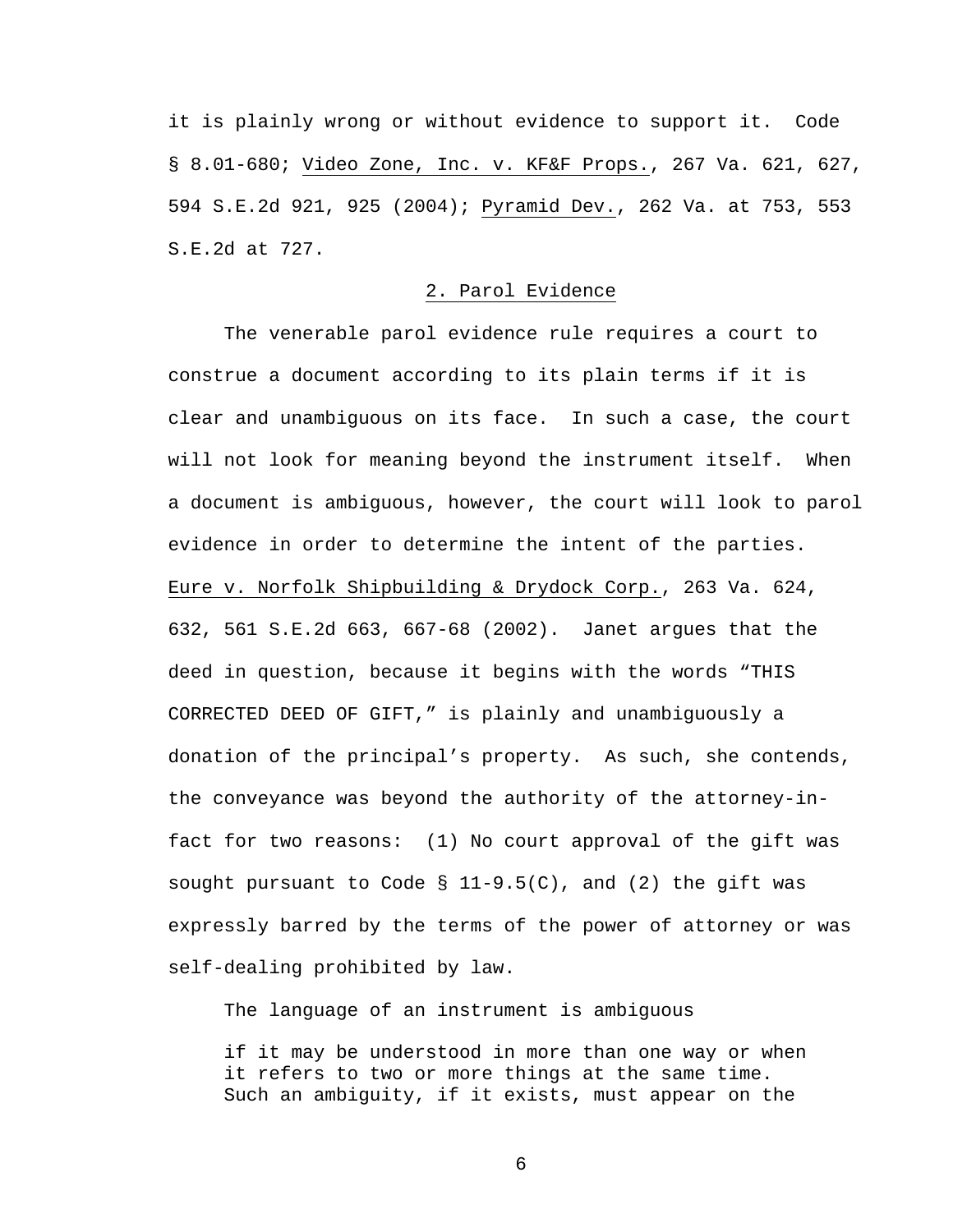face of the instrument. In determining whether the disputed terms are ambiguous, we consider the words employed . . . in accordance with their usual, ordinary and popular meaning.

Video Zone, 267 Va. at 625-26, 594 S.E.2d at 923-24 (citations and quotation marks omitted).

 The circuit court, considering the language on the face of the deed, found the recital "deed of gift" to be inconsistent with the code section recited in the deed to invoke an exemption from recordation taxes. Code § 58.1-811  $(A)(10)$ , referred to in the deed, provides a recordation tax exemption to limited liability companies "when the grantors are entitled to receive not less than 50 percent of the profits and surplus of such . . . limited liability company." A separate exemption is provided elsewhere for deeds of gift, where no consideration passes between the parties, by a different subsection, Code § 58.1-811(D). The circuit court also found the deed's recital of valuable consideration, as well as its conveyance with General Warranty and English Covenants, to be inconsistent with a gift. Because the deed could be read either as a deed of gift or as a conveyance for valuable consideration, the court found it to be ambiguous on its face and admitted parol evidence to resolve the ambiguity.

 We agree with the circuit court's analysis. A gift has been defined as a contract without a consideration. Spooner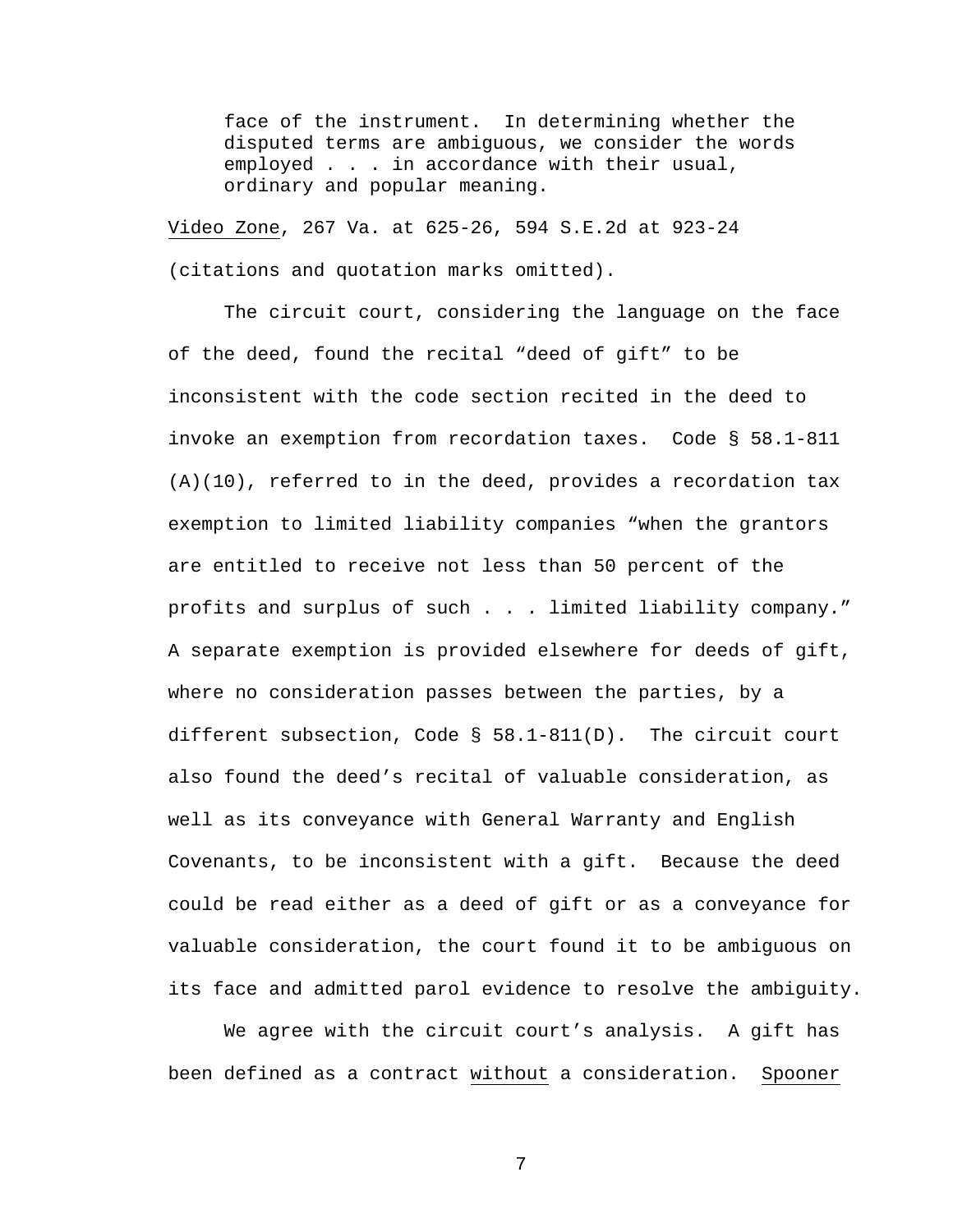v. Hilbish, 92 Va. 333, 341, 23 S.E. 751, 753 (1895). Donative intent on the grantor's part is an essential element of a gift. Theismann v. Theismann, 22 Va. App. 557, 566, 471 S.E.2d 809, 813 (1996). All terms of the deed that were consistent with the grantor's receipt of valuable consideration were inconsistent with donative intent on her part. Because the deed could be understood in more than one way, the circuit court correctly decided that it was ambiguous and admitted parol evidence to resolve the ambiguity.

### 3. Findings of Fact

 Mr. Goodpasture, the attorney who drafted the deed, testified: "My understanding of the reason for the document was to transfer the real estate from the owners of it to a limited liability company that was owned at least 50 percent by the owners, and I did not intend to prepare it as a gift and I did not include the gift section in the Code which also would have exempted it from recordation tax. But frankly, if I had focused on the [words] 'deed of gift' I would not have let it go out that way, but obviously, I wasn't focusing on it." Mr. Frackleton testified that he saw in Goodpasture's notes a suggestion that the interests of Dewey and Lou Ann in L&J were to be divided "60/40," but after examining the tax assessments on the three parcels of land, he determined that the value of Dewey's interest amounted to 80% of the whole,